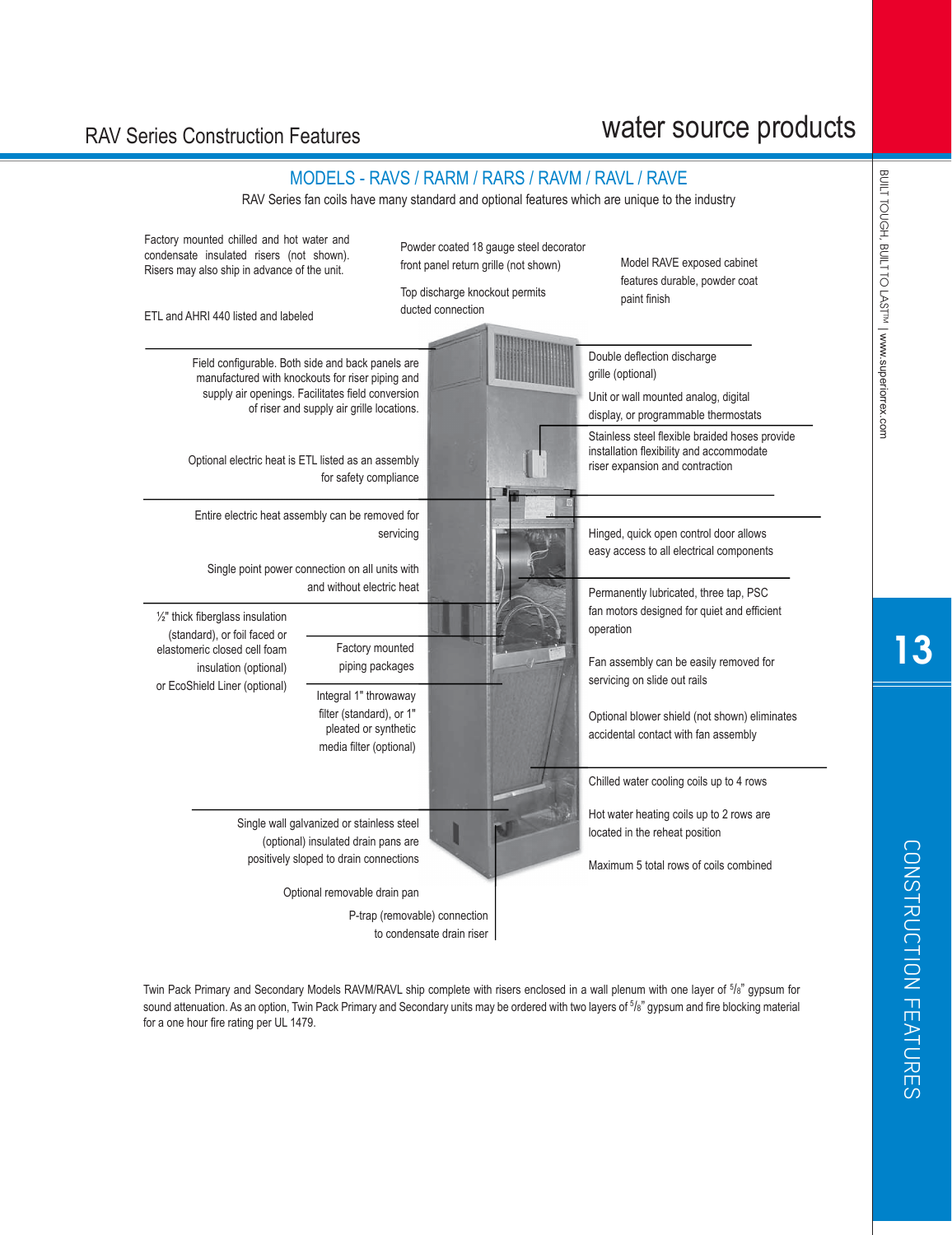## water source products



RAV Series Construction Features (continued)

#### FAN DECK

For ease of service, the fan/motor assembly is easily removed by unscrewing two locknuts located at the front of the assembly. Slide rails support the fan during removal and installation, and the electrical harness is equipped with a quick connect plug.



#### DRAIN PAN

The sloped insulated drain pan is available in stainless steel construction. Standard drain pans are externally insulated, single wall galvanized steel. As an option, the RAV Series drain pan can be equipped for easy removal from the front of the unit for inspection and cleaning. For optimum moisture resistance and cleanability, the fan coil unit may be lined with foil faced fiberglass insulation (shown above) or elastomeric closed cell foam insulation.

#### **FILTERS**

Filter options include 1" throwaway (standard), pleated MERV 8, or synthetic media. Filters are easily replaceable from the return air when the front panel is removed.

#### POWDER COAT PAINTED SURFACE

Exposed cabinet Model RAVE, as well as the front return textured decorator panel, feature a powder coat finish that resists scuffing, scratching, fading, and fingerprints.



#### COILS AND PIPING

All fan coils are available in 2 or 4 pipe configurations. The heating coil is standard in the reheat position. Access for cleaning on both the entering and leaving air sides is available. Coils are removable from the front of the unit for service.



#### STAINLESS STEEL BRAIDED HOSES

Stainless steel braided hoses allow for flexibility and thermal expansion within the unit cabinet. The hose-to-coil and hose-to-riser connections are made via a threaded swivel adapter, simplifying coil removal.

#### **RISERS**

Risers, coils and piping packages are pressure tested and ship installed on the unit as a complete package. Risers may also ship in advance of the unit. This option greatly simplifies installation, while keeping the units free of construction debris during pressure testing of the risers.

#### CONTROL ENCLOSURE

The spacious hinged electrical compartment houses all electric heat and control components. Terminal strips are furnished for simple power and control wiring connections.

14